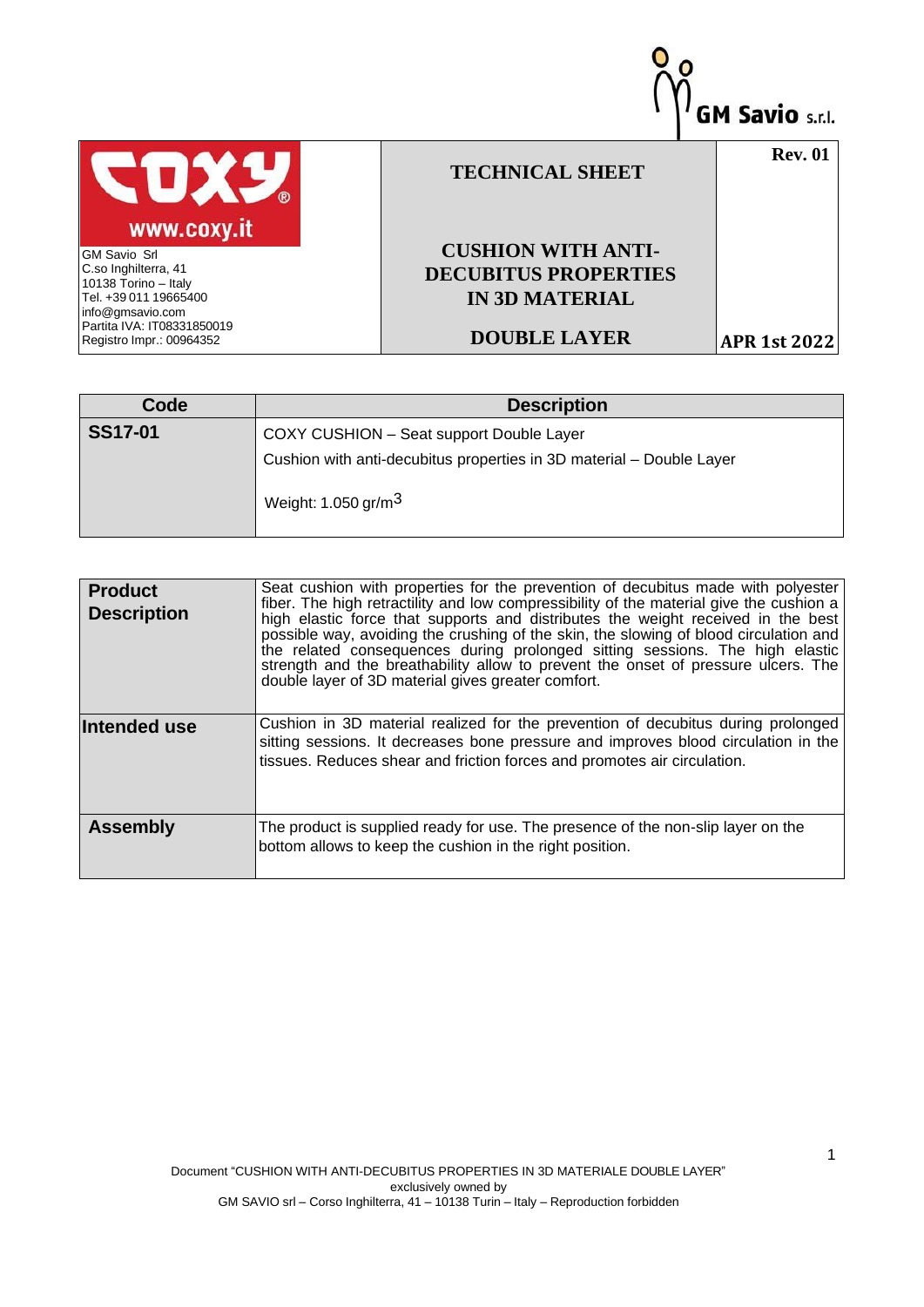

## **Regulatory references**

**Disposal**: according to Directive 2002/96/CE on environmental protection. Product subject to separate waste collection. Do not disperse in the environment.

|                             | <b>Technical features</b>            |
|-----------------------------|--------------------------------------|
| <b>Dimension and weight</b> | SS17-01: cm $40 \times 40 - gr. 360$ |
|                             | Thickness: mm. 17                    |
|                             |                                      |
| <b>Material used</b>        | Poliester fiber PET 100%             |

## **Warnings and contraindications**

Check the integrity of the product upon opening. If in doubt about the use of the product, contact your dealer. In use, strictly follow the instructions.

No contraindications were found except in cases of ascertained sensitivity to the component materials. GM Savio Srl declines any responsibility for any improper use of the product or for incorrect application.

## **Warranty**

24 months from the date of purchase for manufacturing defects excluding parts subject to wear